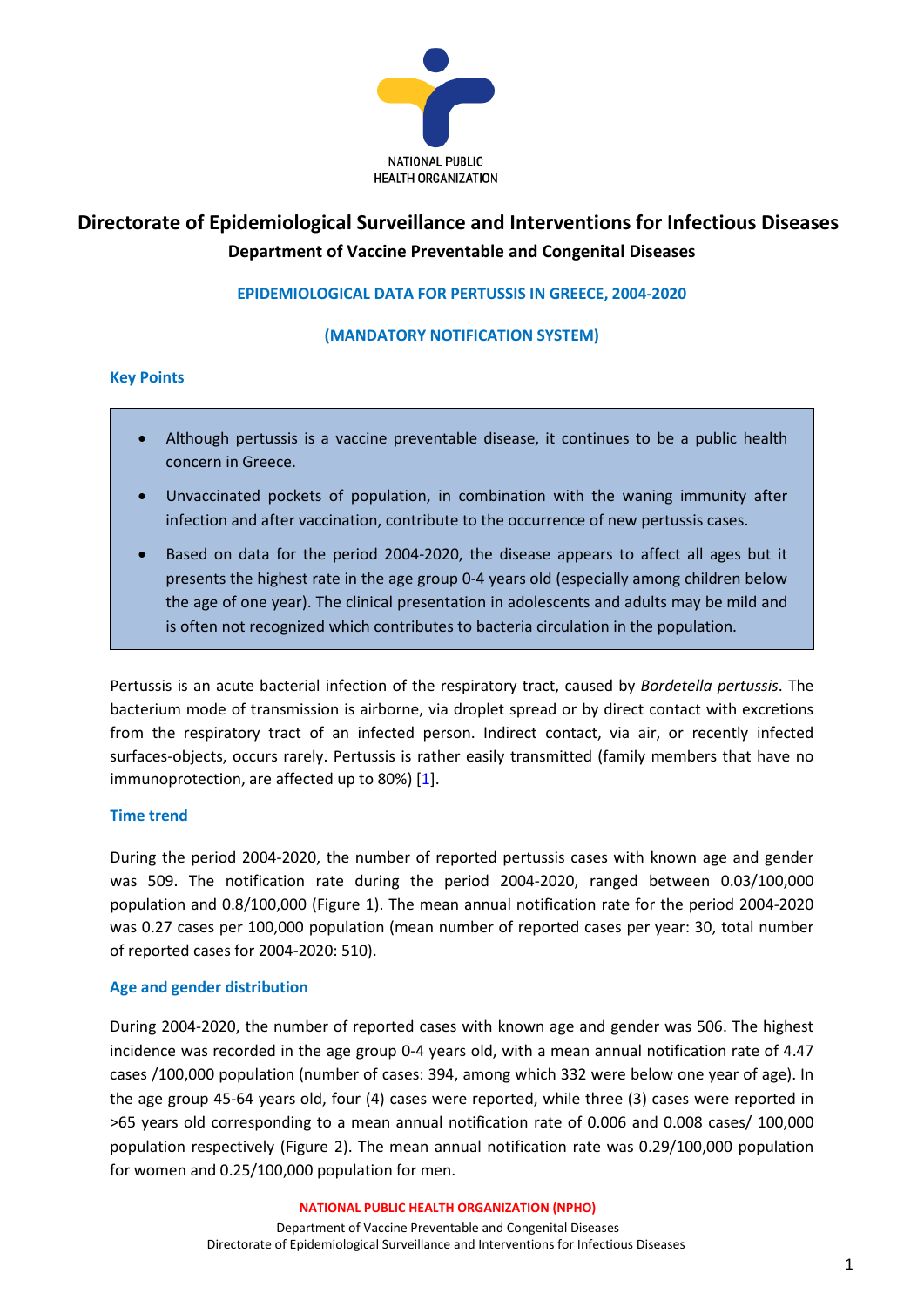#### **Geographical distribution**

During the period 2004-2020, the disease presented the highest mean annual notification rate in Attica (0.4/100,000 population) whilst slight smaller was the notification rate in the geographical areas of Central Greece (0.3/100,000 population). The notification rate for the geographical areas of Northern Greece and Aegean Islands – Crete was 0.2 cases / 100,000 population.

#### **Laboratory data**

Among 509 reported cases during 2004-2020, 334 (65.6%) were laboratory confirmed, 47 (9.2%) had clinical symptoms of pertussis and an epidemiological link with another case and 128 (25.2%) had only clinical symptoms of the disease.

#### **Vaccination coverage**

Among 509 reported cases during 2004-2020, the vaccination coverage was known for 444 cases (87.2%). The majority of the reported cases (309 cases – 60.7%) were not vaccinated at all. In total, 65 cases (12.7%) reported vaccination with at least 3 doses of vaccine, another 25 cases (4.9%) vaccination with 4 doses, 25 cases (4.9%) vaccination with 5 doses, 2 cases (0.4%) vaccination with 6 doses, while 18 cases (3.5%) had no information available regarding the number of doses performed (Figure 3). It is widely known that vaccination against pertussis offers immunoprotection that decreases with time. In Greece, for cases vaccinated with at least 3 doses of vaccine, the disease is probably related to the decreasing over time immunoprotection, in approximately half of the cases (especially in the age group 10-19 years old) [2].

#### **Risk factors – Burden of disease**

For the period 2004-2020, a significant proportion of the reported cases belonged to Roma (30.8%, n=157) mainly children 0-14 years old. The number of cases that needed to be hospitalized during the same period reached 388 (76.2%), whilst 57 cases (11.2%) presented complications, mostly from the respiratory system. The outcome for pertussis was usually good. During the period 2004-2020, 3 deaths were notified, corresponding to a mortality rate of 0.6%.

### **Conclusion**

The notification rate of pertussis in Greece is low. The mean annual notification rate for the period 2004-2020 was lower than the mean notification rate for the EU/EEA countries (8.2/100,000 population for the year 2018) [3]. This low rate is related to the high vaccination coverage of the population (89.5% of the population is vaccinated with 5 doses of DTwP or DTaP), whilst 95.8% of preschool children attending nurseries-kindergartens aged 2-3 years old is vaccinated with 4 doses of DTaP) [4,5]. It should be noted, however, that pertussis is a disease that is under-diagnosed, due to difficulties in its clinical diagnosis, as well as due to the frequent unavailability of laboratory confirmation. The fact that vaccination against pertussis offers immunoprotection that decreases over time, as well as the increased proportion of reported cases among non-vaccinated Roma children, underline the need for re-designing the policy for pertussis prevention in Greece. Vaccination of adolescents with Tdap is expected to decrease the high incidence of pertussis in this age group [6]. It is also worth noting that according to the National Vaccination Program for adults [7] a dose of Tdap or Tdap-IPV vaccine is recommended during each pregnancy, preferably between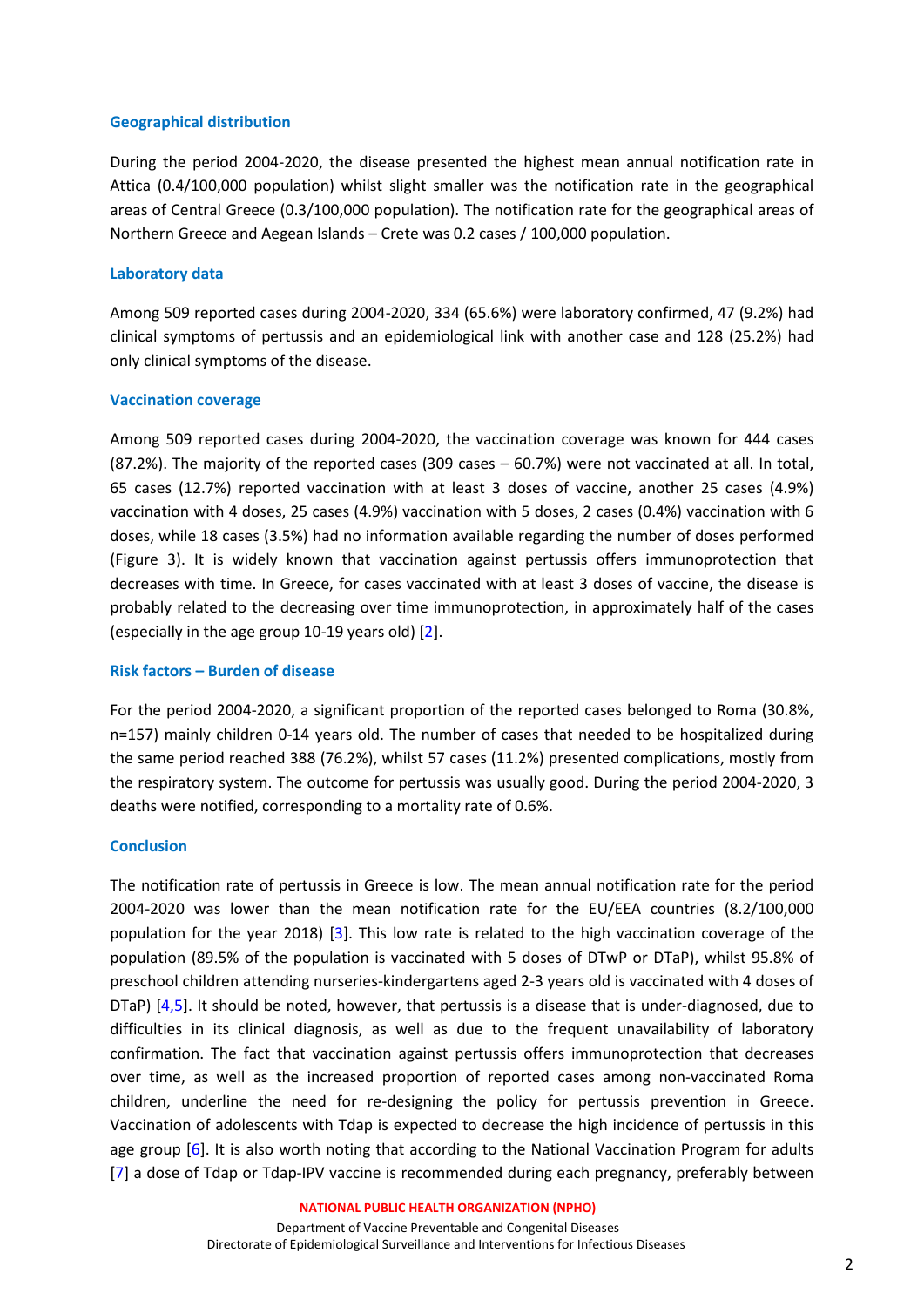27 and 36 weeks of gestation, or during the postpartum period regardless of the interval since the last vaccination with Td/Tdap.

## **References**

- 1. Clark T. Pertussis. In: Control of communicable diseases manual, 20th edition. Heymann DL ed. American Public Health Association 2015; p. 449-454.
- 2. Pervanidou D, Polonifi Ζ, Palioura Ζ, Giannaki Psinaki M, Μentis Α, Κikis G, Patrinos S, Μenegas D, Bonovas S, Panagiotopoulos Τ. Pertussis in Greece through the Mandatory Notification System. 8th Greek Conference of Public Health and Health Care Services "Social Epidemics". Athens, March, 2010.
- 3. European Centre for Disease Prevention and Control: Pertussis Annual Epidemiological Report for 2018. Stockholm, ECDC, Sep 2020. Available from: [https://www.ecdc.europa.eu/sites/default/files/documents/AER\\_for\\_2018\\_pertussis.pdf](https://www.ecdc.europa.eu/sites/default/files/documents/AER_for_2018_pertussis.pdf)
- 4. Panagiotopoulos Τ, Papamichail D, Stavrou D, , Laggas D, Gavana Μ, Salonikioti A, Gogoglou V, Theocharopoulos G, Koutentakis K, Benos A, Giannakopoulos S, Georgakopoulou T, Gkolfinopoulou K, Detsis M, Keramarou D, Livaditi V, Mellou K, Danis Κ, Panteli I, Pervanidou D, Sideroglou T, Tsana M. National study of vaccination coverage in children in Greece, 2012. National School of Public Health,
- 5. Georgakopoulou T, Menegas D, Katsioulis A, Theodoridou M, Kremastinou J, Hadjichristodoulou C. A cross-sectional vaccination coverage study in preschool children attending nurserieskindergartens. Implications on economic crisis effect. Hum Vaccin Immunother. 2017 Jan 2;13(1):190-197. Available from:

<https://www.tandfonline.com/doi/full/10.1080/21645515.2016.1230577>

- 6. Theodoridou M, Dargenta G, Aptouramani M, Papastergiou P, Katsiaflaka A, Theodoridou K, Hadjichristodoulou C. Pertussis epidemiology in Greece and emerging risk groups during the vaccination era (1980-2008). Adv Prev Med 2012;2012:303846. Available from: <http://www.ncbi.nlm.nih.gov/pmc/articles/PMC3457588/>
- **7.** Ministry of Health. National Immunization Programme for adults 2020-2021. Circular: Δ1α/Γ.Π.οικ.74363, 19/11/2020. Available from: [https://www.moh.gov.gr/articles/health/dieythynsh-dhmosias-ygieinhs/emboliasmoi/ethniko](https://www.moh.gov.gr/articles/health/dieythynsh-dhmosias-ygieinhs/emboliasmoi/ethniko-programma-emboliasmwn-epe-enhlikwn/7968-ethniko-programma-emboliasmwn-enhlikwn-2020-2021)[programma-emboliasmwn-epe-enhlikwn/7968-ethniko-programma-emboliasmwn-enhlikwn-](https://www.moh.gov.gr/articles/health/dieythynsh-dhmosias-ygieinhs/emboliasmoi/ethniko-programma-emboliasmwn-epe-enhlikwn/7968-ethniko-programma-emboliasmwn-enhlikwn-2020-2021)[2020-2021](https://www.moh.gov.gr/articles/health/dieythynsh-dhmosias-ygieinhs/emboliasmoi/ethniko-programma-emboliasmwn-epe-enhlikwn/7968-ethniko-programma-emboliasmwn-enhlikwn-2020-2021)

Department of Vaccine Preventable and Congenital Diseases Directorate of Epidemiological Surveillance and Interventions for Infectious Diseases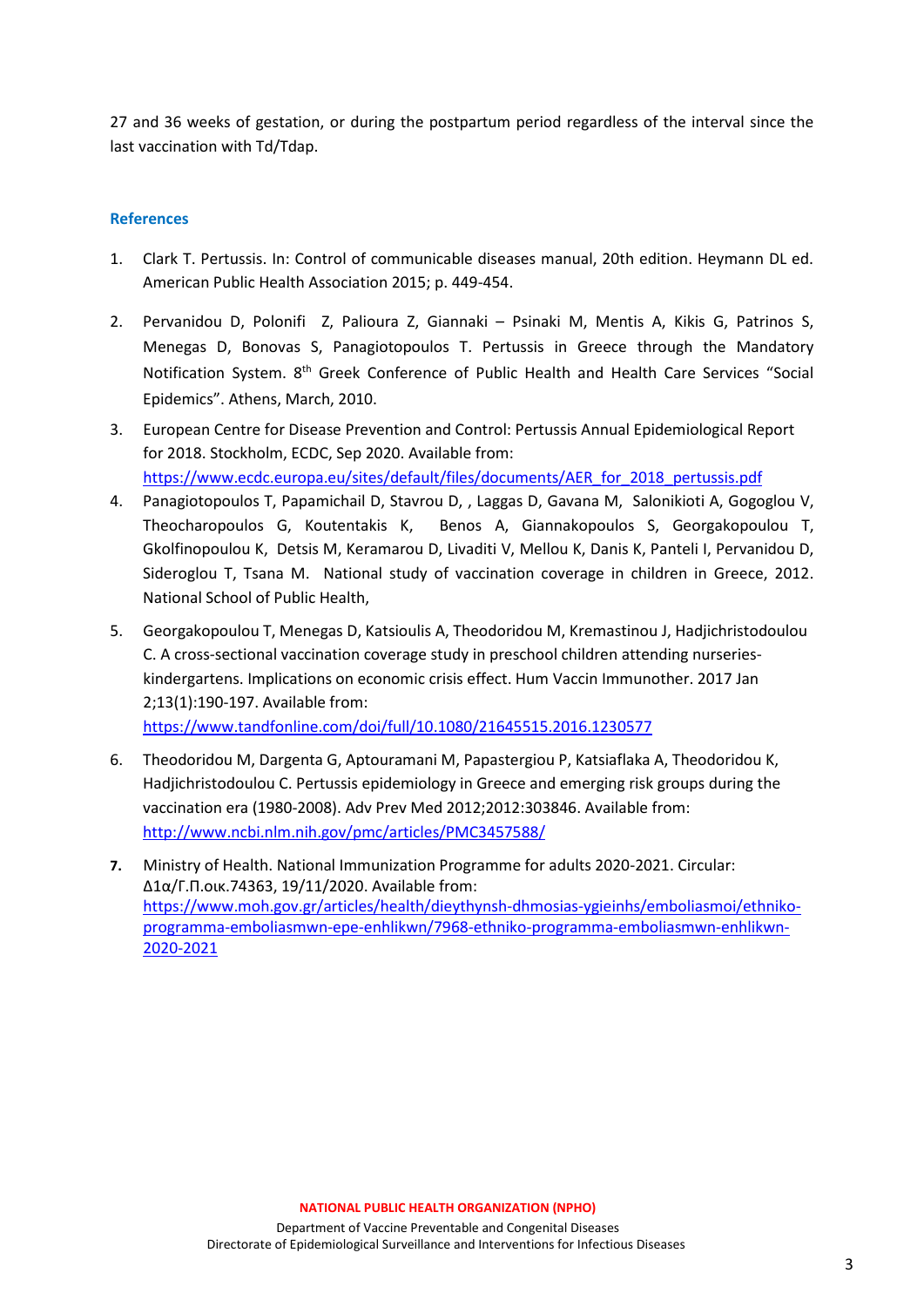

**Figure 1.** Time trend of pertussis reported cases and annual notification rate /100,000 population in Greece, 2004-2020

**Figure 2.** Age distribution of the mean annual notification rate of pertussis (cases/100,000 population), Greece, 2004-2020



#### **NATIONAL PUBLIC HEALTH ORGANIZATION (NPHO)**

Department of Vaccine Preventable and Congenital Diseases Directorate of Epidemiological Surveillance and Interventions for Infectious Diseases